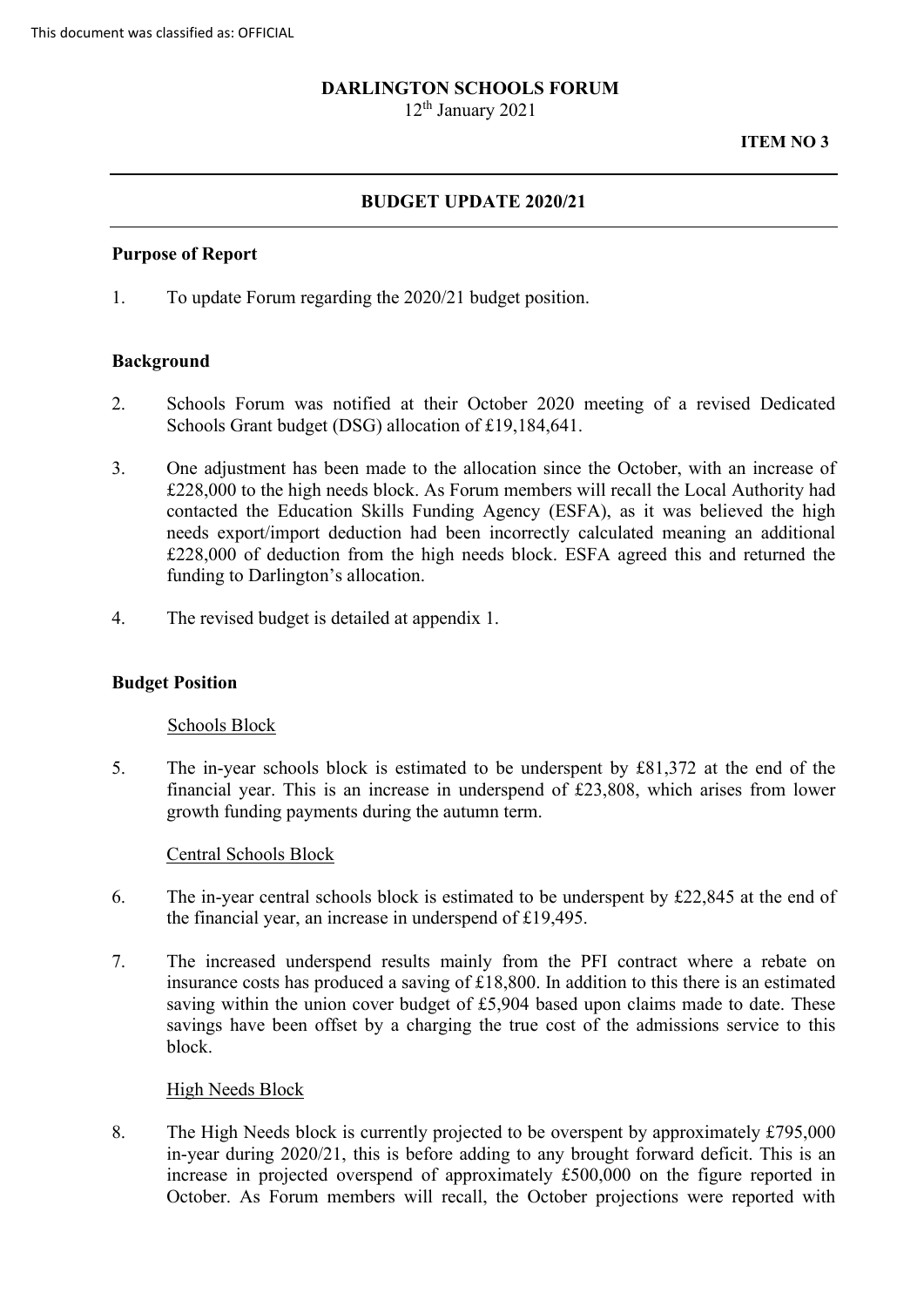summer term alone. The projections were anticipated to change as additional placements some caution as at that time the projections had been made using pupil data from the were expected during the autumn and spring terms. In addition, the impact of COVID 19 upon high needs demand during the autumn and spring terms was unknown at the time of writing.

- 9. There are still estimations within the high needs budget projections, as the actual spend in many of the budgets is demand led and hence are subject to change dependent on new placements during the spring term. Those budgets shaded within appendix 1 are demand led and hence are subject to further change.
- 10. The main changes in the variances within high needs budgets are as follows,
	- the previous report. Although there are more pupils in Rise Carr than budgeted a. Pupil Referral Unit placements. This budget is projected to be overspent at the end of the financial year by £170,503, however this is a reduction of £62,040 on the numbers during the autumn term were lower than the autumn 2019 term, upon which the previous projection had been based.
	- pupils are placed within these vacant places during the remainder of the financial b. The four resource bases have a combined underspend of £55,008 which is an increase in underspend of £36,941 on that previously reported. This decrease in spend has arisen from several places within the units being vacant. However, if year, then this underspend will decrease.
	- on payments made to date. This arises as Darlington has had less pupils within c. The top up budget for Marchbank is projected to be underspent by £50,579 based the school than budgeted. Again, this underspend is subject to change dependent on further placements being made.
	- 104 pupils have been supported in placements in the 2020/21 financial year (not outside of Darlington and pupils within independent provision. d. Placements at Independent and Out of Area schools are projected to be overspent by £415,349 based upon current pupils. This overspend has increased by £284,024 as new placements have been made during the autumn term. To date all pupils are still in placement). This budget includes children in state provision
	- hence have transferred to the post 16 budget. e. The post 16 budget has a projected overspend of £220,890, which is an increase of £175,611 on previous projections. This increase has arisen as several independent and out of area pre 16 placements have remained in education and
	- of £241,878 on the previous projection. There has been a net increase of 28 individual pupil top ups made during the autumn term which along with band changes, has led to the increase in expenditure. f. Mainstream school top ups are estimated to be overspent by  $£74,393$  an increase
	- g. Vulnerable Pupil Panel, this budget is projected to be underspent by  $£72,490$ based on spend made in the summer and autumn terms.

# Early Years

 11. The early years block is projected to be underspent by approximately £100,000 at the year end. This is an increase in underspend of approximately £33,000 on that previously reported. Although there is a projected underspend this must be treat with caution as the ongoing COVID situation is likely to have a significant impact on the final year end position.